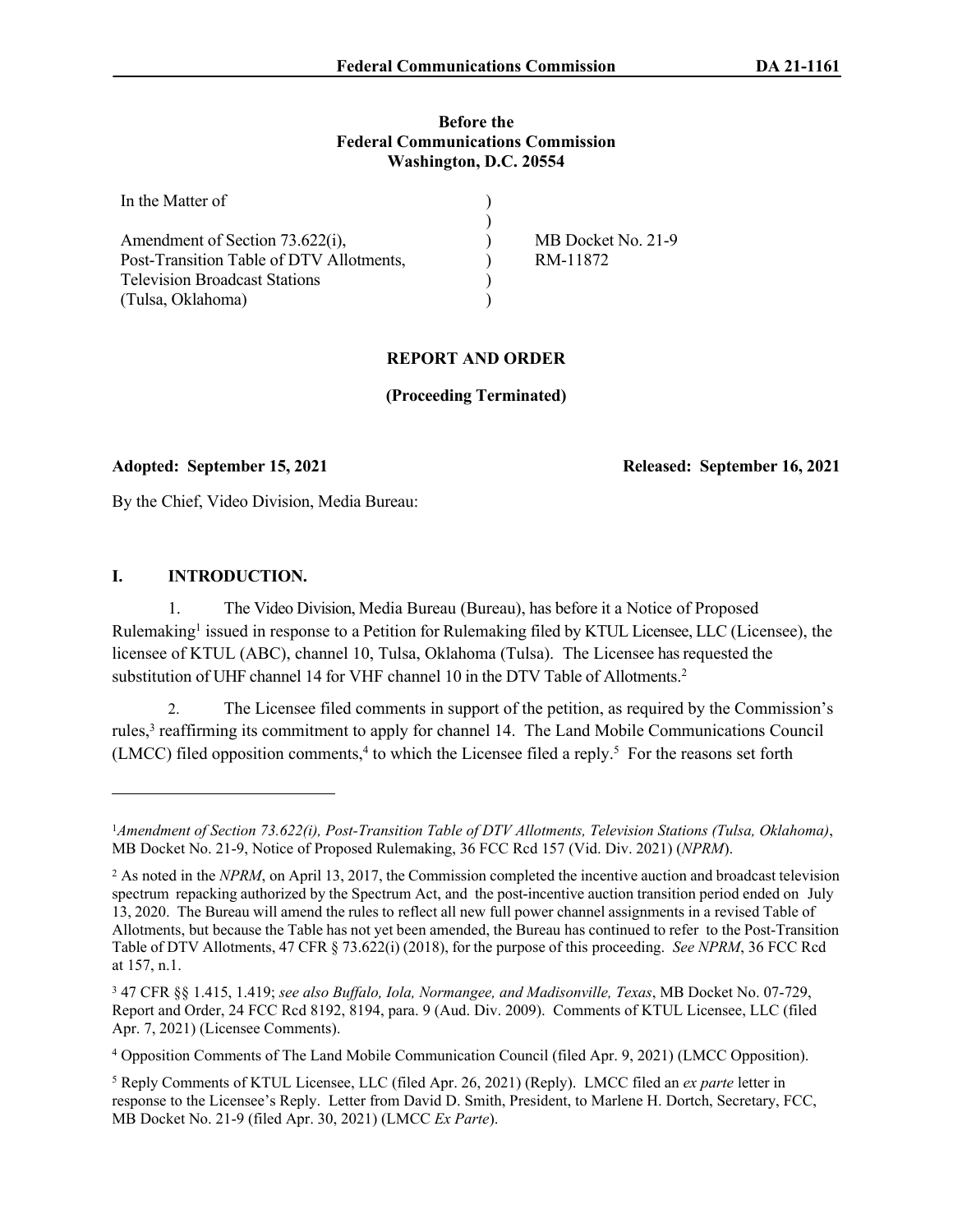below, we believe that the Licensee's proposal complies with all pertinent technical rules and that the public interest would be served by substituting channel 14 for channel 10 at Tulsa, Oklahoma. Accordingly, we will substitute channel 14 for channel 10 in the DTV Table of Allotments as requested.

## **II. BACKGROUND.**

3. In the *NPRM*, the Bureau stated that substituting channel 14 for channel 10 at Tulsa warrants consideration. The Licensee explained that the channel substitution would permit KTUL to better serve its viewers, who have experienced reception problems with VHF channel 10.<sup>6</sup> According to the Licensee, KTUL, as a VHF channel station, has a long history of dealing with severe reception problems, exacerbated by the analog to digital conversion.<sup>7</sup> In addition, operation on channel 14 would not result in any predicted loss of television service to KTUL viewers, and would result in a substantial increase in signal receivability for KTUL viewers.<sup>8</sup> The Licensee further stated that with respect to operations on channel 14 and nearby land mobile services, it determined that it can install the appropriate mask filter and antenna needed to avoid interference to land mobile operations.<sup>9</sup>

4. In its Opposition,<sup>10</sup> LMCC states that it represents at least 140 Public Safety (PS) and Industrial/Business (I/B) systems whose UHF operations are authorized pursuant to sections 90.20 and 90.35 of the Commission's rules (rules),<sup>11</sup> and which provide essential services to the community.<sup>12</sup> LMCC states that there are "well over 100 land mobile systems authorized within 40 miles of KTUL's site" that could be impacted by KTUL's proposed operation on channel 14,<sup>13</sup> and opposes the proposed channel substitution because it believes that KTUL's operation on channel 14 at an effective radiated power (ERP) of 1000 kW "poses an unacceptably high risk of causing harmful interference to protected land mobile operations [under section 73.687(e)(4) of the Commission's rules]."<sup>14</sup> LMCC proposes that

8 *Id*.

<sup>10</sup> LMCC states that it is a non-profit association of organizations representing users of land mobile radio systems, providers of land mobile service, and manufacturers of land mobile equipment. LMCC Opposition at 2.

<sup>11</sup> 47 CFR §§ 90.20 (Public Safety Pool), 90.30 (Industrial/Business Pool). These rules list the various entities eligible to hold licenses in the Pools and permissible services, as well as frequencies available for their use, including the frequency band for full power television operations on channel 14 (470-476 MHz).

<sup>12</sup> LMCC Opposition at 2-3.

<sup>13</sup> *Id*. at 1-2.

(continued….)

<sup>6</sup> *NPRM*, 36 FCC Rcd at 157, para. 2.

<sup>7</sup> *Id.*

<sup>9</sup> *NPRM,* 36 FCC Rcd at 158, para. 3; *see also* Licensee's Rulemaking Petition at 3 and Engineering Exhibit at 6. In its Rulemaking Petition (LMS File No. 0000127897), the Licensee stated it would use a Dielectric mask filter and submitted data from Dielectric (the antenna mask filter manufacturer), and Rhode & Schwartz (the transmitter manufacturer), demonstrating the effectiveness of the filter in suppressing potential interference to land mobile operations. *See* Reply at 3 and n.7.

<sup>14</sup> 47 CFR § 78.687. LMCC states that it has reported interference problems that have arisen from the Post-Transition Table of Allotments to the Commission. *See* Opposition at Attachment A: Letter from Klaus Bender, President, Land Mobile Communications Council, to Thomas Reed, Special Attorney Advisor, WTB, FCC (dated Nov. 25, 2020) (reporting that the "DTV Resolution" Task Force, organized by LMCC, requests that the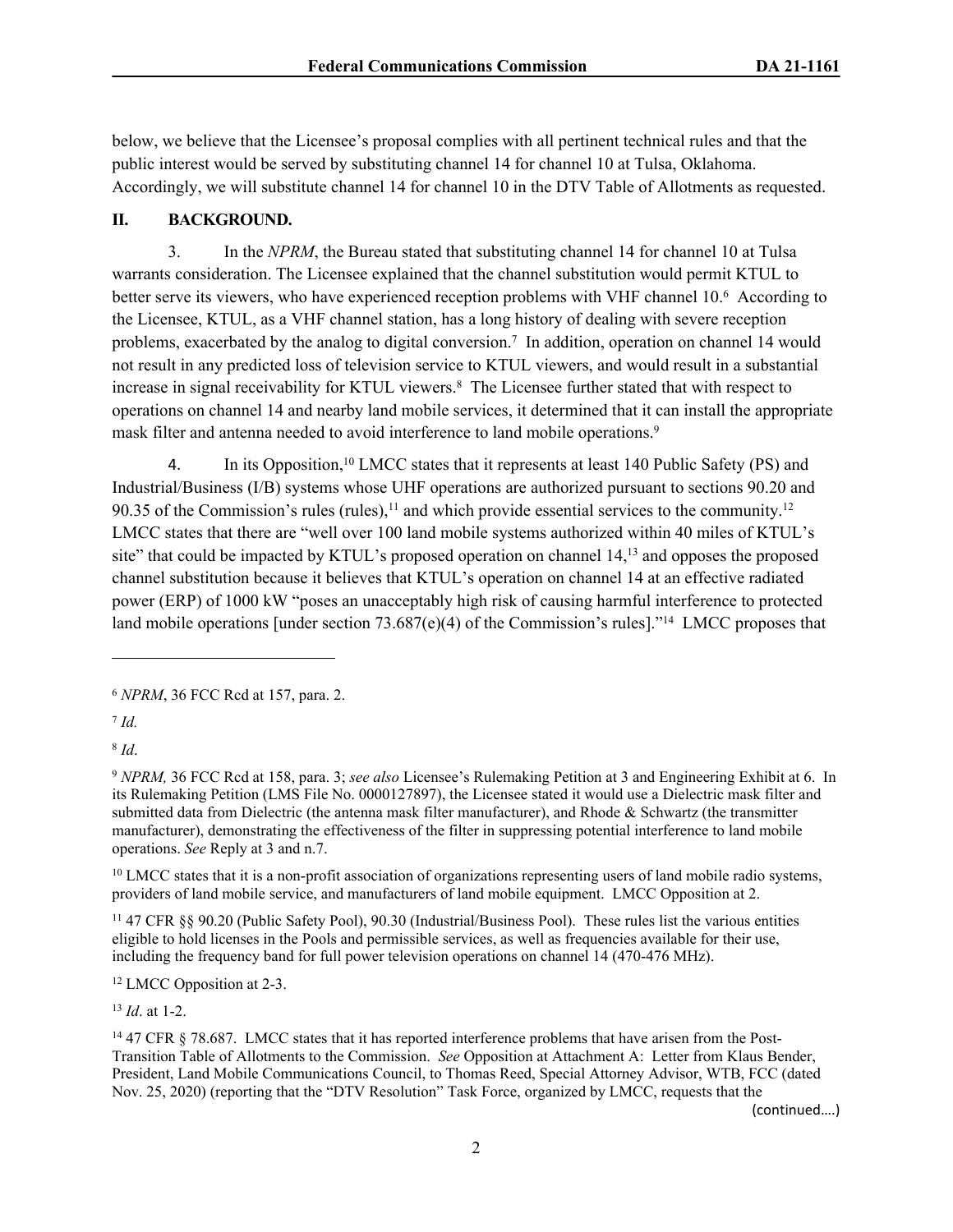the Commission "investigate whether alternative UHF channels are viable substitutes for channel 10 in the Tulsa market," specifically, channels 18, 19 and 20.<sup>15</sup>

5. LMCC expresses concern about potential interference to land mobile operations.<sup>16</sup> LMCC believes that while installing filtering, as the Licensee proposes, may be effective at preventing out-of-band emissions (OOBE) issues, it will have no impact on the receiver desensitization it expects will occur from the Licensee's proposed operation at 1000 kW.<sup>17</sup> Finally, LMCC proposes that if the Bureau grants the Licensee's proposed channel substitution, it should require the Licensee to designate "a 'stop buzzer' contact, which it claims is typically required for experimental authorizations so that interference can be reported 24/7 to an individual with the ability to stop the testing until the matter is addressed<sup>"18</sup>

6. In its Reply, the Licensee asserts that "the Commission has long understood that with proper filtering, land mobile facilities and Channel 14 television stations can coexist on a non-interfering basis," and that "LMCC requests that the Commission impose a draconian approach to manage potential interference which is wholly inconsistent with the Commission's rules and precedents, and seeks to rectify prospective interference issues which are unlikely to arise and which, if they did arise, could be addressed through well-established technical resolutions and longstanding FCC rules and policies."<sup>19</sup> The Licensee asserts that it is clear from the plain language of section  $73.687(e)(4)(ii)$  of the rules<sup>20</sup> that once a channel 14 permittee has performed the required pre-operational steps - as the Licensee has pledged to do, including installing filters, taking other precautions to avoid land mobile interference, and making outreach efforts to local operators - its obligation is to co-operate with land mobile operators to resolve interference issues that may arise that are caused by the Station after it begins operations.<sup>21</sup> With respect to LMCC's assertion that the Commission should identify an alternative UHF channel for KTUL to use,

<sup>16</sup> *Id*. at 3.

<sup>17</sup> *Id*. at 4.

<sup>18</sup> *Id*. at 5.

<sup>20</sup> 47 CFR § 73.687(e)(4)(ii).

Commission: (1) remind television stations repacked to channel 14 in the incentive auction of their need to comply with section 73.687(e)(4)(ii) of the rules; (2) take prompt action when a low power television station is causing interference to a land mobile system; and (3) consider certain actions to address the Task Force's concerns about cochannel interference from television stations on channel 14 to T-Band systems that are utilizing both T-Band channels and channels in the television channel 14 frequency band). This letter is not pertinent here considering that the Licensee has fully expressed its awareness of and its intent to comply with section  $73.687(e)(4)(ii)$  vis-à-vis land mobile systems and there are no T-band facilities operating in the vicinity of Tulsa.

<sup>15</sup> LMCC Opposition. at 1; *see also id*. at 3-4.

<sup>&</sup>lt;sup>19</sup> Reply at 1-2. The Licensee asserts that LMCC's "approach would require the Station to abruptly cut off ABC Network and local programming to the Station's viewers without warning, based on an unsubstantiated complaint of minor or even negligible interference to any land mobile facility." *Id*. at 4. The Licensee also observes that LMCC cites no case in which the Commission has imposed the sort of immediate shut-down remedy LMCC proposes, *id*. at 5, and argues that the remedy LMCC advances is inconsistent with section 73.687 of the rules, which may not be modified or amended absent a notice and comment rulemaking proceeding. *Id*. at 8-9.

<sup>&</sup>lt;sup>21</sup> Reply at 4-5. The Licensee also pledges to reiterate those commitments in its application for a construction permit if channel 14 is allotted to Tulsa. *Id* at 5, n.12.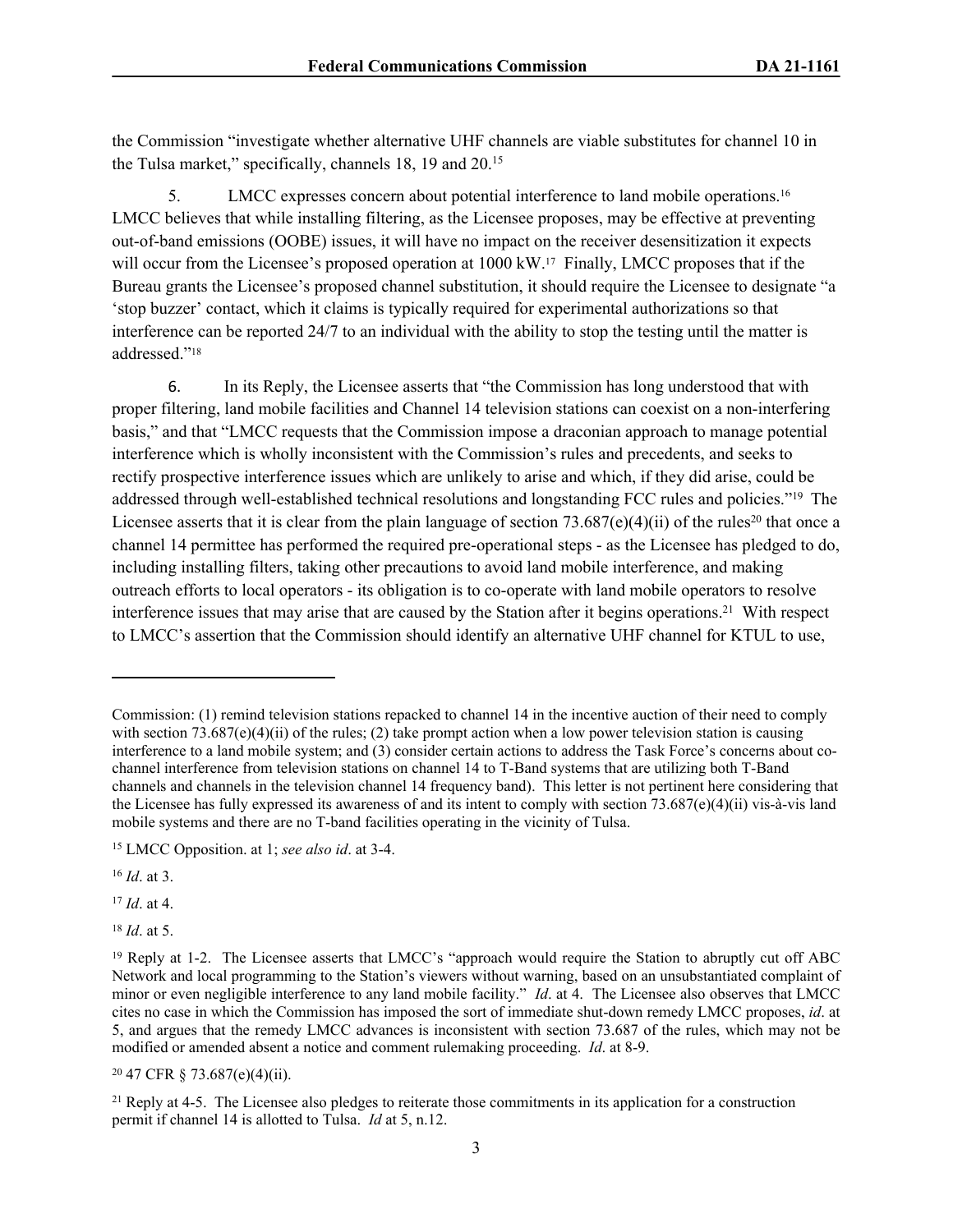the Licensee's Engineering Consultant states that his office, "on behalf of the KTUL licensee has already searched the UHF spectrum for any other viable channel and there is none."<sup>22</sup>

7. The Licensee also states that its affiliated stations have considerable experience operating television stations on channel 14, and submitted the declaration from the Vice President of Engineering of the Licensee's parent company, stating that with respect to the six channel 14 facilities the company has operated, "in no case has there been any known instances of interference to land mobile operations" and "the stations involved . . . have always been willing to work with land mobile operators to ensure that no interference has occurred."<sup>23</sup> The Licensee also provided technical information regarding the common use of band stop filters by land mobile systems to deal with desensitization and intermodulation interference,<sup>24</sup> and points out that LMCC does not dispute that the use of filters at the television station's transmitter site effectively deal with potential OBEE issues.<sup>25</sup>

8. In its *Ex Parte* filing*,* LMCC asserts that the Licensee "misstates the LMCC's recommendation and understates the challenge of adopting KTUL's proposed solution for land mobile receiver desensitization."<sup>26</sup> LMCC questions the Licensee's statement that there are no other "technically feasible" channels for it to use and "urges the FCC to conduct its own assessment of Tulsa channel availability prior to taking action in this proceeding."<sup>27</sup> It also clarifies that it only suggested a "stop buzzer" contact during the interference testing period when, it states, KTUL would not be authorized to transmit programming until it provided evidence of no interference, and thus, the public would not be at risk of losing ABC network service.<sup>28</sup> LMCC affirms its Opposition was primarily focused on the "likelihood of front end overload of land mobile receivers," and that while LMCC and its members "are fully aware of band stop filters, it does not consider [these filters] a viable solution in a situation like this where a large number of systems and even larger numbers of associated mobiles and portables are involved."<sup>29</sup> LMCC concludes that "KTUL should be required to address the land mobile interference

<sup>27</sup> *Id*. at 2.

<sup>28</sup> *Id*.

<sup>22</sup> Reply, Exhibit A (Engineering Statement Regarding LMCC Opposition) at 2.

<sup>23</sup> Reply at 7; Exhibit B (Declaration of Harvey Arnold) at 1. *See also* Exhibit A at 4-5 (providing technical information regarding the six stations the Licensee's affiliates or parent company have operated, and affirming the absence of any complaints of interference to land mobile systems during the television stations' operations) and 6 (asserting there are currently over 40 full power television stations operating on channel 14 and that "the Commission understands that with proper filtering, land mobile facilities and Channel 14 television stations can coexist on a non-interfering basis.").

<sup>24</sup> Reply, Exhibit A at 2-3.

<sup>&</sup>lt;sup>25</sup> Reply at 5-6 and n.14; Exhibit A at 2, 4-5.

<sup>26</sup> *Ex Parte* at 1.

<sup>&</sup>lt;sup>29</sup> *Id.* For example, LMCC states that because KTUL would be operating at 1000 kW, a "sharp cutoff" filter would be required to be installed by land mobile systems, which would significantly reduce "the received power at the antenna getting to the receivers" and that land mobile systems "do not add these filters routinely for just that reason." *Id*. It also complains, *inter alia*, that "many hundreds" of land mobile radios would have to be retrofitted with filters and questions who would be responsible for the cost of the filters and the installation. *Id*.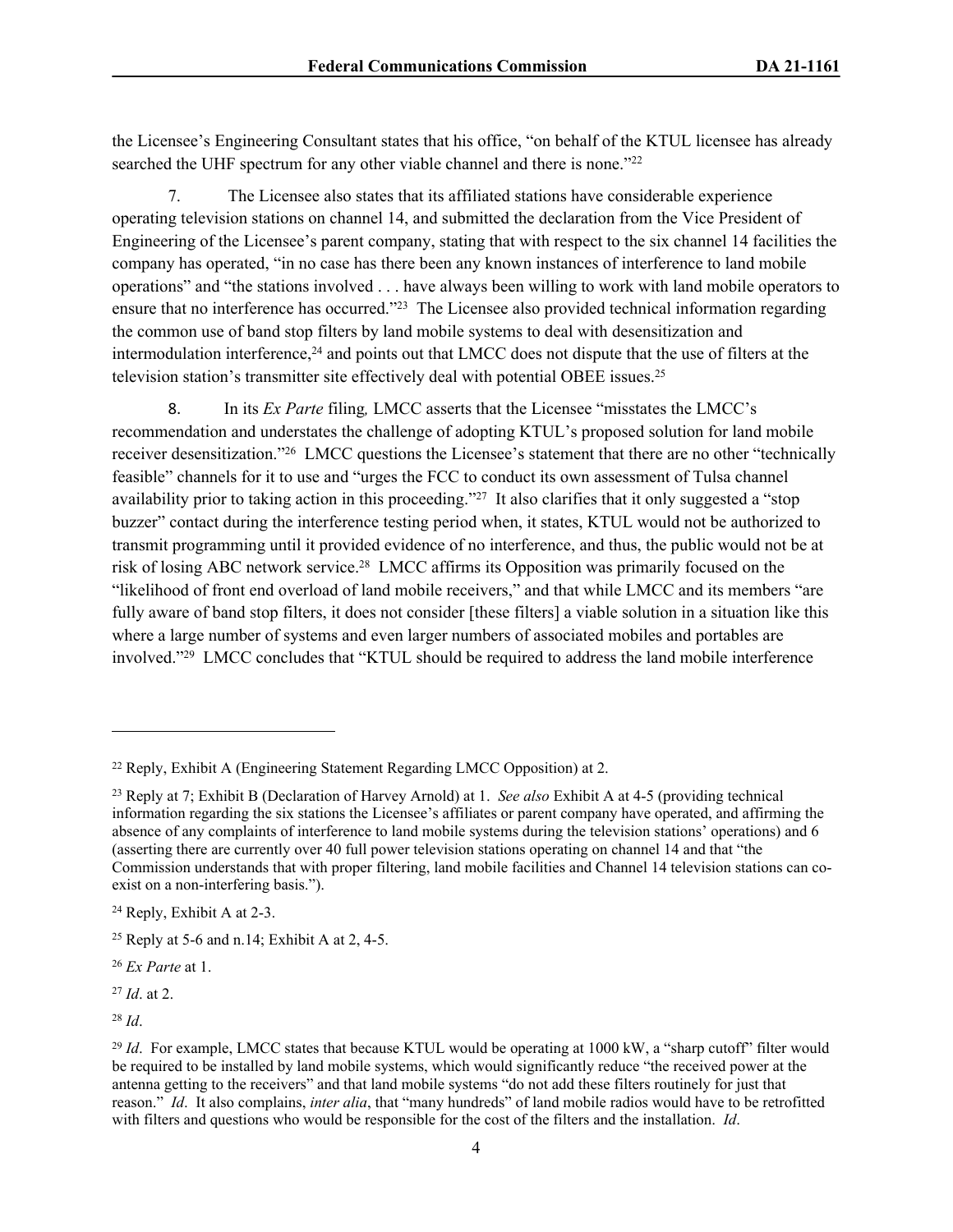concerns through on-air testing and should not be granted programming authority until the land mobile interference question is fully resolved."<sup>30</sup>

### **III. DISCUSSION.**

9. We conclude that the Licensee's proposal to substitute channel 14 for channel 10 at Tulsa, Oklahoma meets the Commission's technical and interference rules, and that grant would serve the public interest. While LMCC states that it is concerned that there will be interference to large numbers of land mobile systems within 40 miles of the channel 14 proposed transmission site, we find those concerns unavailing. As the Commission pointed out in the *Land Mobile Interference Order*, "[t]he vast majority of these interference cases occur where the land mobile base receiver is within 8 kilometers (5 miles) of the TV transmitter site" and "[o]ur experience has also been that the few instances of reported interference where the separation was greater than 8 km have been readily resolved by the installation of appropriate filters."<sup>31</sup> The Commission also recognized that use of band-stop filters at the land mobile receiver is an effective procedure to reduce interference caused by receiver desensitization,<sup>32</sup> and section 73.687(e)(4)(ii) specifically requires a television permittee to "correct a desensitization problem if its occurrence can be directly linked to the start of the TV operations and the land mobile station is using facilities with typical desensitization rejection characteristics."<sup>33</sup>

10. LMCC, in effect, asks that the Bureau refuse to permit the use of channel 14 in the Tulsa area. In the *Land Mobile Interference Order*, however, the Commission refused to adopt separation distances that would effectively preclude new television service on channel 14.<sup>34</sup> With respect to LMCC's request that the Bureau find an alternative channel for KTUL, the Licensee states that it has made a diligent search and there is no "other channel available in the Tulsa market to which it is technically feasible for the Station to move."<sup>35</sup> If LMCC believes there is another in-core UHF channel available for the Licensee's use at its current site, it should have made a counterproposal with the requisite engineering.<sup>36</sup>

<sup>33</sup> 47 CFR § 73.687(e)(4)(ii).

<sup>34</sup> *Land Mobile Interference Order*, 6 FCC Rcd at 5149-50, paras. 6-11. In addition, as the Licensee points out, there are a significant number of full power television stations licensed on channel 14. Reply, Exhibit A at 6.

<sup>35</sup> Reply at n.10 and Exhibit A at 2.

<sup>30</sup> *Id.* at 4.

<sup>31</sup> *Land Mobile Interference Order*, 6 FCC Rcd at 5150, para. 11. We also note that land mobile systems do not solely operate on spectrum that is adjacent to channel 14, s*ee* 47 CFR §§ 90.20, 90.30, so many are unaffected by channel 14 television operations. KTUL's tower is located more than 5 miles from the southeast border of Tulsa, and LMCC has not identified any land mobile systems in the vicinity which are operating on the frequency band adjacent to television channel 14.

<sup>32</sup> *Land Mobile Interference Order*, 6 FCC Rcd at 5151, para. 18. *See also* Reply at 6 ("The Licensee recognizes its obligation under the Commission's rules to correct a desensitization problem which may arise after Station operations commence . . .") and Exhibit A at 2-3 (describing use of "band-stop" filters between the land mobile antenna and the receiver's RF input to avoid front-end overload and desensitization, as well as potential intermodulation interference).

<sup>&</sup>lt;sup>36</sup> We note, LMCC generally, without any technical analysis, suggested that the Commission should examine the use (continued….)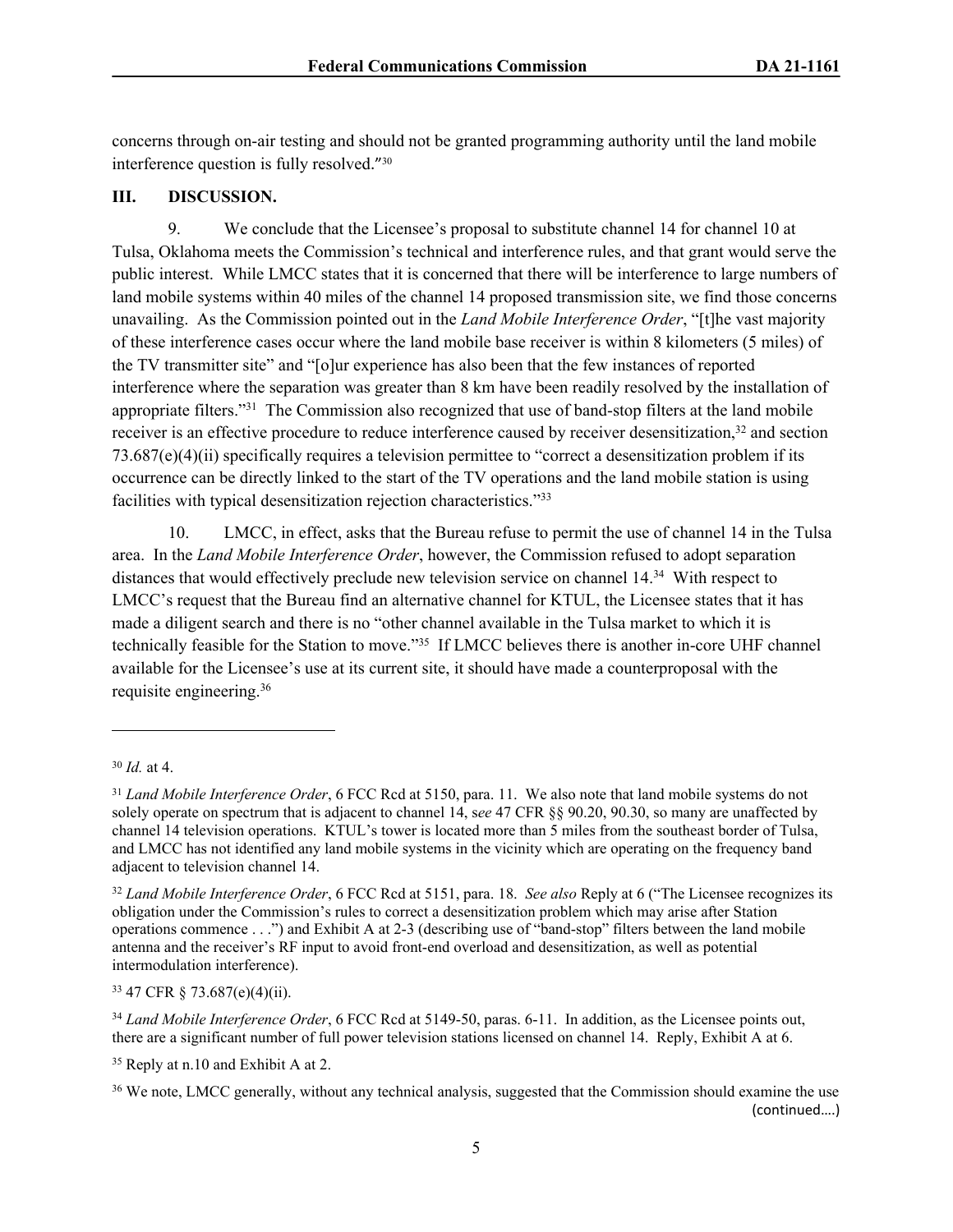11. The Licensee has committed to perform the steps required by the rule to address interference. Specifically, Section 73.687(e)(4)(ii) of the rules provides, in part, that a television permittee on channel 14 must take steps prior to construction to identify potential interference to normal land mobile operation of a protected land mobile facility<sup>37</sup> that could be caused by television emissions outside the authorized channel, land mobile receiver desensitization, or intermodulation.<sup>38</sup> These steps include installing filters and taking other precautions as necessary.<sup>39</sup> In addition, Section 73.687(e)(4)(ii) requires the permittee to submit evidence that no interference is being caused before the station is permitted to transmit programming pursuant to sections 73.1615 and 73.1620 of the rules.<sup>40</sup> Section 73.687 also describes the responsibilities of the television station to resolve interference issues once it commences operations and the need for the station and the land mobile system to cooperate to resolve any problems arising from the television station operation.<sup>41</sup> The Licensee has committed to perform the steps

<sup>39</sup> 47 CFR § 73.687(e)(4)(i)-(ii).

<sup>40</sup> 47 CFR §§ 73.1615 (Operation during modification of facilities), 73.1620 (Program Tests). Because we are at the stage of amending the DTV Table of Allotments and an application for a construction permit for channel 14 has not yet been submitted, we need not address LMCC's interpretation of section 73.687(e)(4)(ii), which is more appropriately considered in connection with a construction permit application. Similarly, to the extent LMCC argues that the Bureau should require a "stop buzzer" contact during the Section 73.1610 testing period, *see* LMCC *Ex Parte* at 2, this is a matter more appropriately addressed when considering a construction permit application. In any event, we expect the Licensee will work promptly to resolve any interference during the Section 73.1610 period. Based on our experience that licensees and land mobile operators have successfully cooperated during the Section 73.1610 testing period, we see no need to adopt the "stop buzzer" contact proposal based on the record here. *See* KUTL Reply at 4 ("committing to perform outreach to potentially affected land mobile facilities to identify and resolve any interference issues which may arise").

41 47 CFR § 73.687(e)(4)(i); *Land Mobile Interference Order*, 6 FCC Rcd at 5153-54, para. 29.

of channels 18, 19 or 20 instead. LMCC Opposition at 1, 3-4. The burden for conducting such an analysis falls on LMCC as part of a counter proposal, not the Commission. *See, e.g., Amendment of Section 73.622(b), Table of Allotments, Digital Television Broadcast Stations (Macon, Georgia)*, MM Docket No. 01-1, Report and Order, 17 FCC Rcd 2081, 2082, para. 4 (VSD 2002) ("Counterproposals must be technically and procedurally correct when initially filed and may not be amended at a later date."). In any event, we note that one of the channels proposed by LMCC is already licensed to KQCW-DT, channel 20, Muskogee, Oklahoma, which is in the Tulsa Designated Market Area, with a transmission site slightly east of Tulsa. Channel 18 or 19 would also cause impermissible interference to other stations. In addition, using the Commission's *TVStudy* software and the cell size and terrain settings used by the Licensee in its proposal, channel 18 would interfere with KSNF, channel 17, Joplin, Missouri; KUTU-CD, channel 17, Tulsa; KFSM-TV, channel 18, Fort Smith, Arkansas; and KOPX-TV, channel 18, Oklahoma City, Oklahoma, while channel 19 would interfere with KFSM-TV; KYTV, channel 19, Springfield, Missouri; KAUT-TV, channel 19, Oklahoma City; and KQCW-DT.

<sup>&</sup>lt;sup>37</sup> A "protected land mobile facility" is a receiver that is intended to receive transmissions from licensed land mobile stations within the frequency band below 470 MHz, as relates to television operations on channel 14, and is associated with one or more land mobile stations for which a license has been issued by the Commission, or a proper application has been received by the Commission prior to the date of the filing of the TV construction permit application. 47 CFR § 73.687(e)(4)(i).

<sup>38</sup> 47 CFR § 73.687(e)(4)(i)-(ii). *See also Resolution of Interference Between UHF Channels 14 and 69 and Adjacent-Channel Land Mobile Operations*, MM Docket No. 87-465, Report and Order, 6 FCC Rcd 5148, 5153, para. 28 (1991) (*Land Mobile Interference Order*). Channel 69 spectrum is no longer allocated for television use. *See Reallocation of Television Channels 60-69, the 746-806 MHz Band,* ET Docket No. 97-152, Report and Order, 12 FCC Rcd 22953 (1998).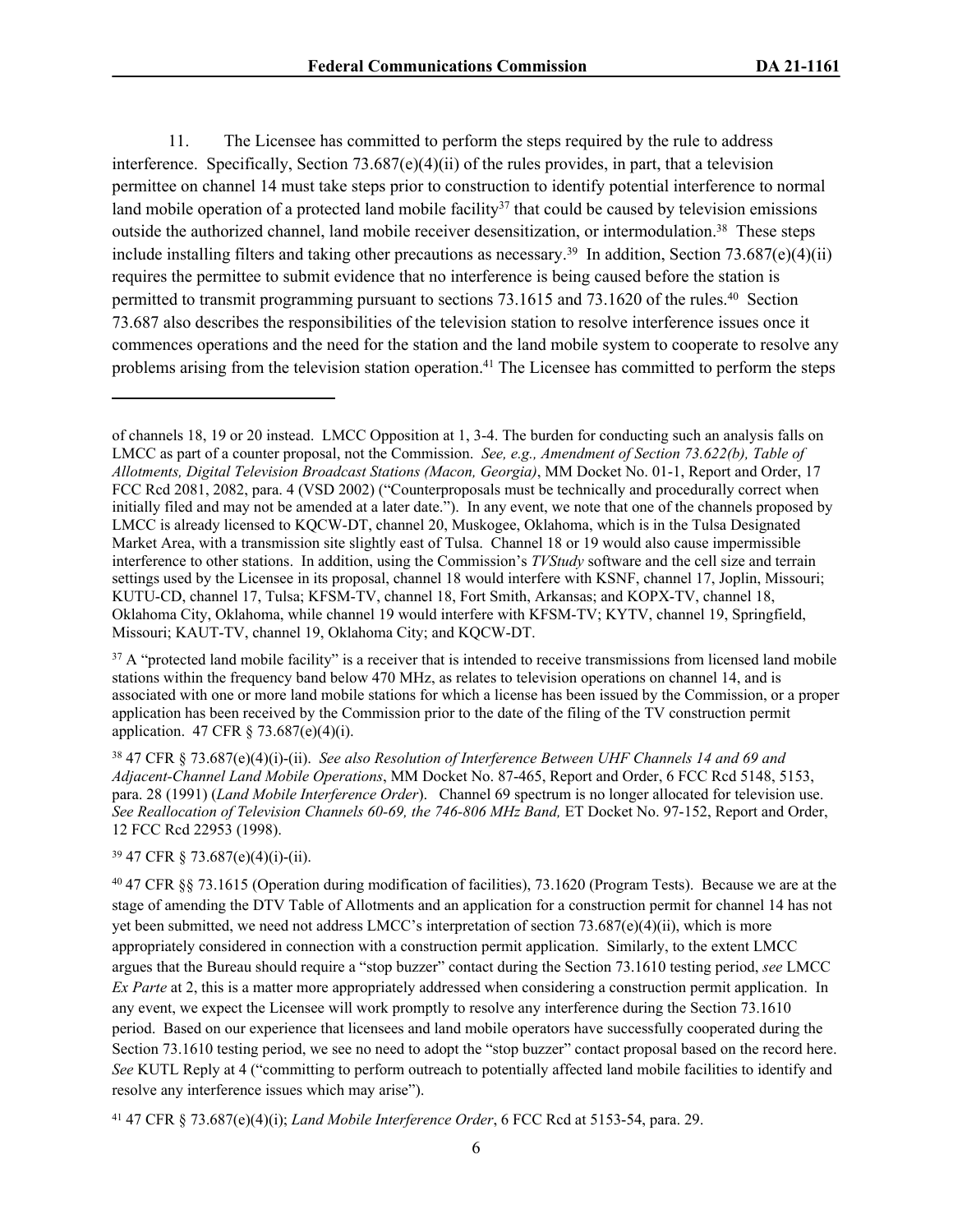required by the rule and its construction permit, if granted, will have the standard condition requiring it to do so.<sup>42</sup> Thus, we find no basis for denying the Licensee's request that we substitute channel 14 for channel 10 at Tulsa.<sup>43</sup>

12. As proposed, channel 14 can be substituted for channel 10 at Tulsa, Oklahoma, in compliance with the principal community coverage requirements of section 73.625(a) of the Rules,<sup>44</sup> at coordinates 35-58-08.0 N and 95-36-56.0 W. In addition, we find that this channel change meets the technical requirements set forth in sections 73.616 and 73.623 of the rules with the following specifications:<sup>45</sup>

| <b>City and State</b> |      | DTV Channel DTV Power (kW) Antenna HAAT (m) DTV Service Pop. |           |
|-----------------------|------|--------------------------------------------------------------|-----------|
| Tulsa, Oklahoma       | 1000 | 578                                                          | 1,517,424 |

13. In view of the foregoing, we conclude that the Licensee's proposal to substitute channel 14 for channel 10 at Tulsa, Oklahoma meets the Commission's technical and interference rules, and that grant would serve the public interest.

#### **IV. ORDERING CLAUSES.**

14. Accordingly, **IT IS ORDERED**, That the Opposition Comments of The Land Mobile Communication Council **ARE HEREBY DENIED**.

15.Pursuant to the authority contained in sections 4(i), 5(c)(1), 303(g) and (r) and 307(b) of the Communications Act of 1934, as amended, 47 U.S.C. §§ 154(i), 155(c)(1), 303(g), (r), and 307(b), and sections 0.61, 0.204(b) and 0.283 of the Commission's rules, 47 CFR §§ 0.61, 0.204(b), and 0.283, **IT IS FURTHER ORDERED**, That effective 30 days after the date of publication of this Report and Order in the Federal Register, the DTV Table of Allotments, Section 73.622(i) of the Commission's rules, 47 CFR § 73.622(i), **IS AMENDED**, with respect to the community listed below, to read as follows:

<sup>44</sup> 47 CFR § 73.625(a).

45 47 CFR §§ 73.616, 73.623.

<sup>42</sup> The Bureau places the following condition on every channel 14 television construction permit: "During equipment tests, authorized by Section 73.1610 of the Commission's Rules [47 CFR § 73.1610], the permittee shall take adequate measures to identify and substantially eliminate objectionable interference which may be caused to existing land mobile radio facilities in the 460 to 470 MHz band. Documentation that objectionable interference will not be caused to existing land mobile radio facilities shall be submitted along with the request for Program Test Authority. Program tests shall not be commenced under Section 73.1620(a) of the Commission's Rules and may only be started after specific authority is granted by the Commission. An application for a license must be filed within 10 days after the start of program tests."

<sup>43</sup> While the Licensee contends that the channel substitution would benefit ATSC 3.0 reception in addition to ATSC 1.0 reception, *NPRM,* 36 FCC Rcd at 157, n.2 and Comments at 1-2, we do not find the Licensee's arguments concerning ATSC 3.0 reception to be a controlling factor in our decision, especially given the early stages of deployment and limited availability of consumer devices.